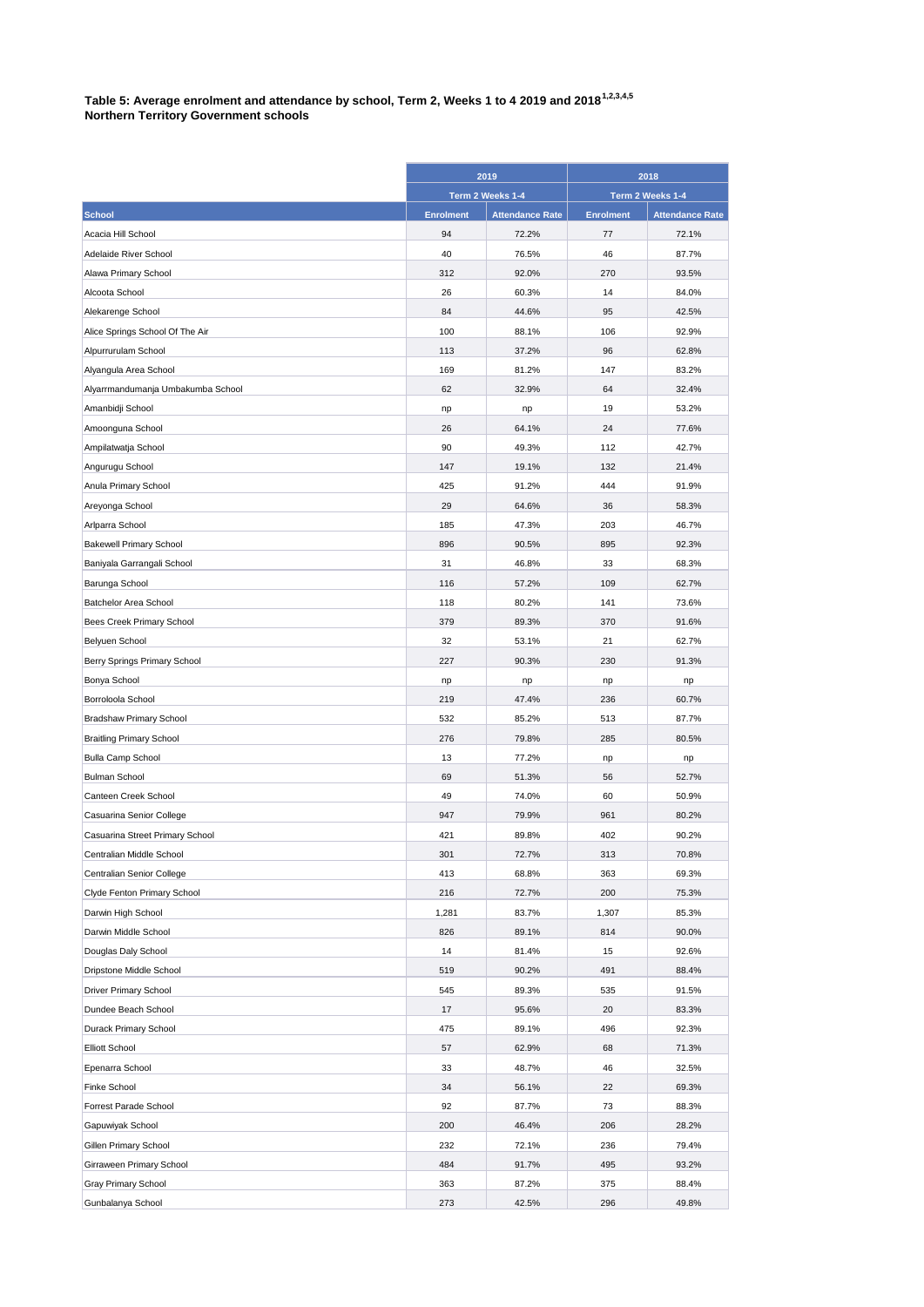|                                                 | 2019             |                        | 2018             |                        |
|-------------------------------------------------|------------------|------------------------|------------------|------------------------|
|                                                 | Term 2 Weeks 1-4 |                        | Term 2 Weeks 1-4 |                        |
| <b>School</b>                                   | <b>Enrolment</b> | <b>Attendance Rate</b> | <b>Enrolment</b> | <b>Attendance Rate</b> |
| <b>Haasts Bluff School</b>                      | 36               | 37.9%                  | 37               | 65.4%                  |
| Harts Range School                              | 62               | 65.5%                  | 65               | 55.3%                  |
| Henbury School                                  | 143              | 84.8%                  | 134              | 83.7%                  |
| Howard Springs Primary School                   | 291              | 85.0%                  | 275              | 91.5%                  |
| Humpty Doo Primary School                       | 382              | 89.0%                  | 407              | 91.1%                  |
| Imanpa School                                   | 15               | 59.6%                  | 15               | 68.8%                  |
| Jabiru Area School                              | 203              | 76.8%                  | 202              | 77.2%                  |
| Jilkminggan School                              | 84               | 61.2%                  | 77               | 74.7%                  |
| Jingili Primary School                          | 318              | 87.8%                  | 341              | 91.8%                  |
| Kalkaringi School                               | 178              | 53.7%                  | 158              | 58.2%                  |
| Karama Primary School                           | 187              | 82.1%                  | 201              | 87.8%                  |
| Katherine High School                           | 599              | 63.1%                  | 636              | 58.8%                  |
| Katherine School Of The Air                     | 164              |                        | 146              |                        |
| Katherine South Primary School                  | 344              | 84.9%                  | 385              | 87.7%                  |
| Kiana School                                    |                  |                        |                  |                        |
| Kintore Street School                           | 51               | 69.7%                  | 51               | 74.7%                  |
|                                                 | 185              | 35.6%                  | 187              | 43.6%                  |
| Lajamanu School                                 |                  |                        |                  |                        |
| Laramba School                                  | 68               | 50.8%                  | 57               | 50.1%                  |
| Larapinta Primary School                        | 355              | 85.4%                  | 388              | 87.4%                  |
| Larrakeyah Primary School                       | 488              | 92.8%                  | 494              | 93.9%                  |
| Leanyer Primary School                          | 578              | 88.5%                  | 563              | 91.7%                  |
| Ludmilla Primary School                         | 106              | 83.0%                  | 98               | 81.0%                  |
| MacFarlane Primary School                       | 229              | 63.9%                  | 221              | 70.0%                  |
| Malak Primary School                            | 228              | 82.3%                  | 232              | 87.1%                  |
| Mamaruni School                                 | 59               | 61.5%                  | 60               | 50.9%                  |
| Maningrida College                              | 572              | 34.0%                  | 588              | 40.0%                  |
| Manunda Terrace Primary School                  | 192              | 79.5%                  | 181              | 83.1%                  |
| Manyallaluk School                              | 24               | 47.1%                  | 26               | 51.9%                  |
| Mataranka School                                | 37               | 75.6%                  | 30               | 79.5%                  |
| Mbunghara School                                | 14               | 43.2%                  | 13               | 72.1%                  |
| Middle Point School                             | 21               | 84.0%                  | 19               | 85.4%                  |
| Milikapiti School                               | 68               | 70.1%                  | 64               | 76.0%                  |
| Milingimbi School                               | 357              | 46.6%                  | 364              | 41.2%                  |
| Millner Primary School                          | 213              | 78.1%                  | 205              | 86.3%                  |
| Milyakburra School                              | 12               | 36.5%                  | 28               | 31.5%                  |
| Minyerri School                                 | 167              | 52.4%                  | 168              | 61.6%                  |
| Moil Primary School                             | 191              | 87.3%                  | 212              | 89.5%                  |
| Moulden Primary School                          | 294              | 75.7%                  | 300              | 79.6%                  |
| Mount Allan School                              | 56               | 57.4%                  | 69               | 47.6%                  |
| Mulga Bore School                               | 14               | 67.0%                  | 17               | 64.0%                  |
| Murray Downs School                             | 17               | 59.6%                  | 15               | 64.5%                  |
| Mutitjulu School                                | 52               | 43.4%                  | 43               | 58.1%                  |
| Nakara Primary School                           | 606              | 89.9%                  | 589              | 91.7%                  |
| Nemarluk School                                 | 164              | 88.5%                  | 158              | 87.1%                  |
| Neutral Junction School                         | 23               | 60.5%                  | 29               | 59.2%                  |
| Newcastle Waters School                         | 19               | 78.2%                  | 21               | 82.8%                  |
| Nganambala School                               | 25               | 61.4%                  | 28               | 70.4%                  |
| Nganmarriyanga School                           | 136              | 43.8%                  | 155              | 47.6%                  |
| Ngukurr School                                  | 294              | 45.9%                  | 303              | 52.1%                  |
| Nhulunbuy High School                           | 310              | 75.9%                  | 306              | 75.4%                  |
| Nhulunbuy Primary School                        | 475              | 82.6%                  | 432              | 83.9%                  |
| Nightcliff Middle School                        | 323              | 85.8%                  | 292              | 86.8%                  |
| Nightcliff Primary School                       | 661              | 89.5%                  | 611              | 91.9%                  |
| Northern Territory School of Distance Education | 427              | 100.0%                 | 512              | 100.0%                 |
| Ntaria School                                   | 198              | 45.0%                  | 179              | 46.2%                  |
|                                                 |                  |                        |                  |                        |